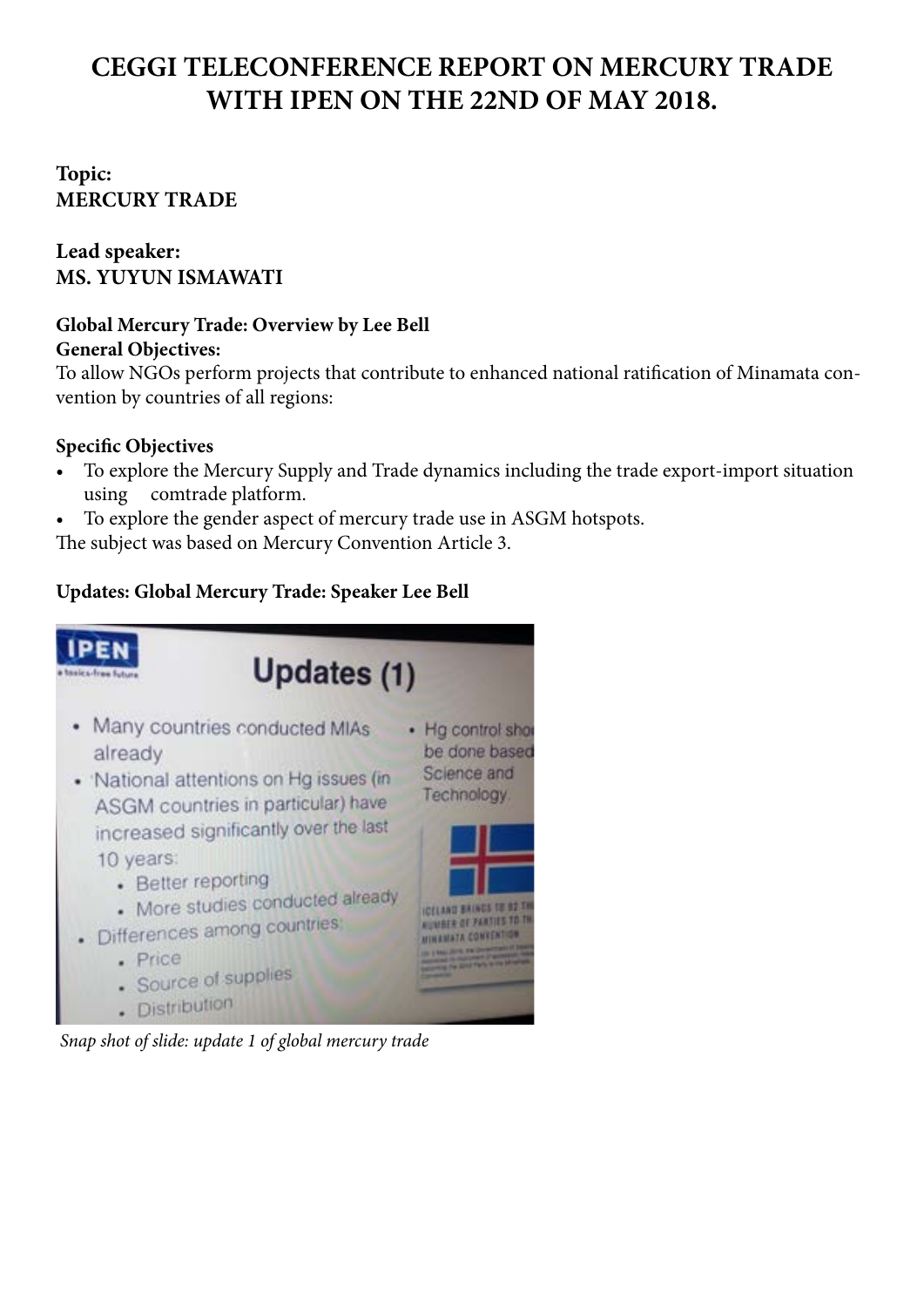

- Some started to confiscate/raid mercury in ASGM hotspots

*Snap shot of slide: update 2 of global Mercury trade*



. Hg interim storage and long-term storage

*Snap shot of slide: update 3 of global Hg trade*

# **Mercury Inventory in Indonesia Speaker: Ms. Yuyun Ismawati**

Although the use of mercury has been banned since 2014 In Indonesia, there is still an extensive use by small-scale mining operations throughout the country, says Yuyun Smawati. Mercury is largely used in Artisanal and Small-scale Gold Mining (ASGEM) in Indonesia and in more than 70 countries, she said.

She reported the recent updates of mercury supply and trade in Indonesia and its partner countries.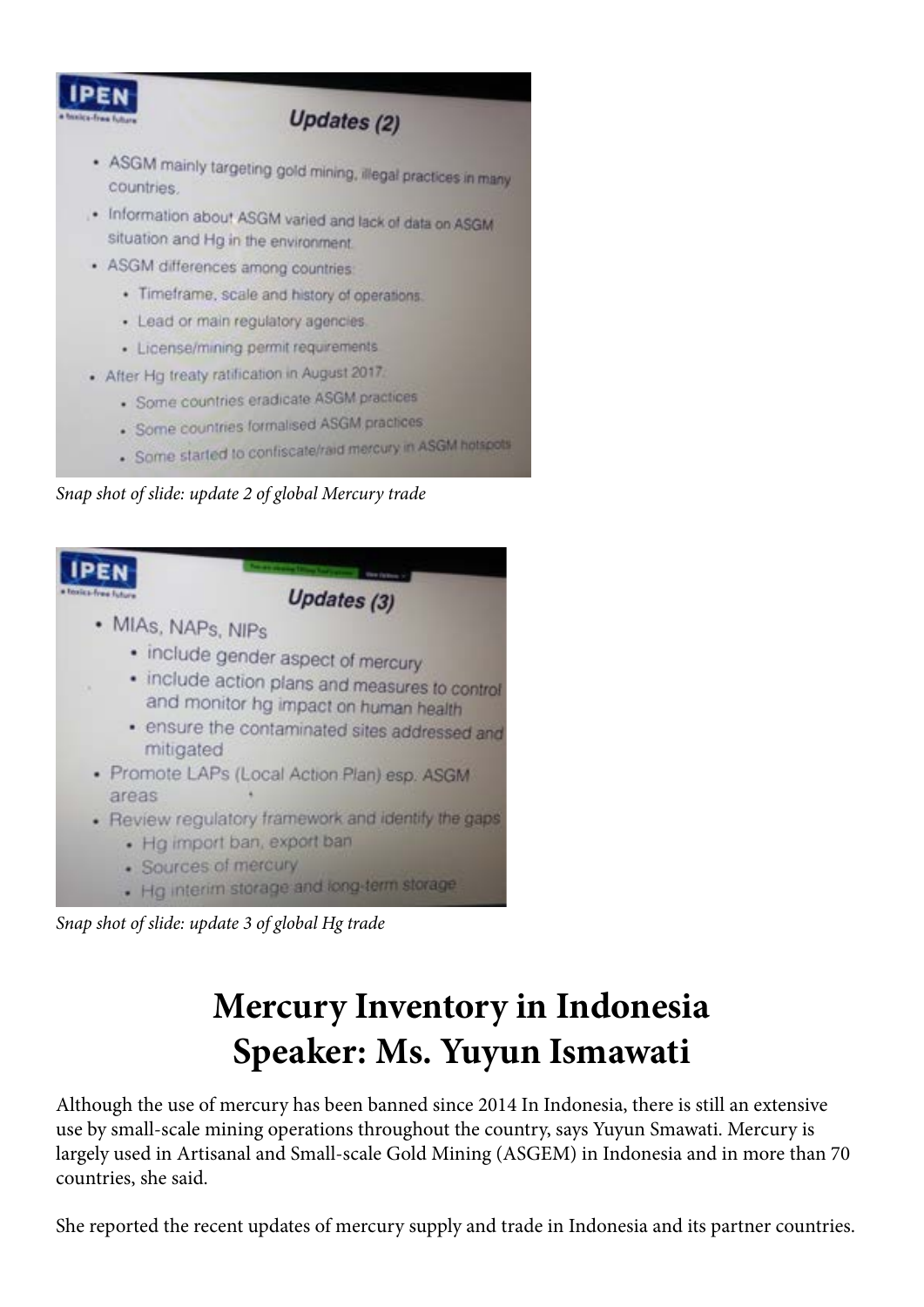Until 2014, Indonesia was one of the largest importers of mercury in the region. But since 2015, Indonesia became one of the world's major exporters of mercury. Most of it came from the illegal cinnabar mining sites. In 2016 for example, Indonesia exported 1300 metric ton of mercury to various countries.

With Minamata Convention in place and mercury export ban issued by the EU (in 2012) and by the US (in 2013), Indonesia, Mexico, China and India are becoming the global player.

# **Mercury Stakeholders in Indonesia**

Stakeholders of mercury in Indonesia consisted of various institutions at different level, that is national, sub-national, and local level to enforce and regulate laws governing the importation of mercury for mining sector and exportation ban. They included government institutions, private sectors etc.

# **Global Mercury Trade Flows:**

Yuyun Ismawati said that with regard to mercury exported to Indonesia In 2013, UNEP released a famous mercury trade route map showing the traffic of mercury trade from one country to another country based on the database available at the UN Comtrade portal (https://comtrade.un.org/data/).

*Figure below shows the mercury trade map. After 2012, the map changed as the EU and US' mercury export ban was already enforced. The blue/green band from Singapore to Indonesia represented mercury exported from Singapore to Indonesia based on the export notification of Singapore with Indonesia as their trading partner. Indonesian statistics showed that in the same year, Indonesia only imported 1.7 tonnes of mercury.*



*Global mercury trade in 2011 (Source: Zoinet, 2011, data from UN Comtrade). Snap shot slide by ceggi during*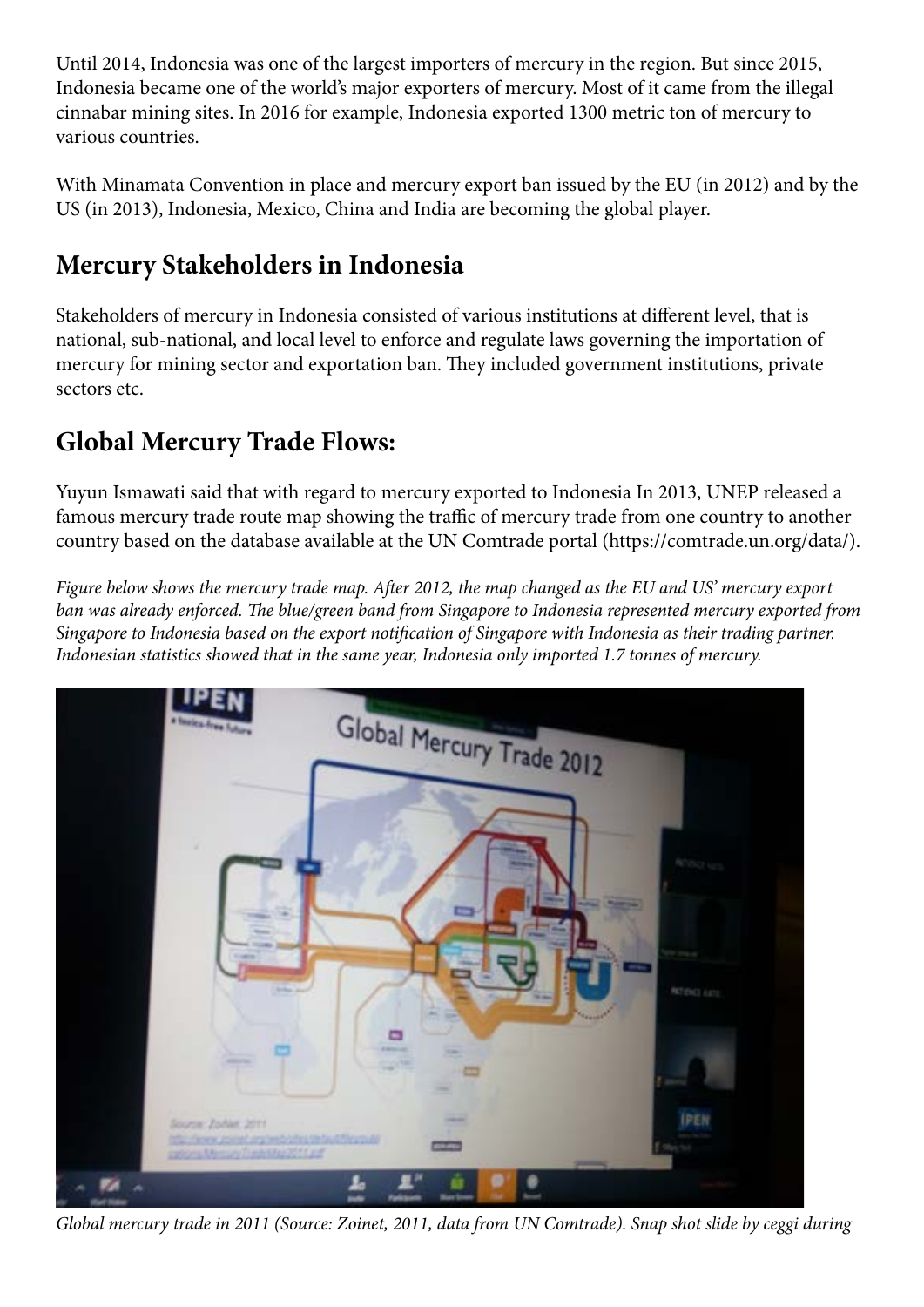Using the UN Comtrade database platform, one can browse commodity transaction (export, import, re-export, re-import) between countries for a specific commodity. For elemental (liquid) mercury, the HS code is 280540. Figure below shows the screen capture of the UN Comtrade database search. The picture shows the query for the desired data within the period of 2012-2016 reported by all (countries) who imported mercury from Indonesia (as partner).

| 1. Type of product & Frequency                                                                                                                                                                                                                                                    |
|-----------------------------------------------------------------------------------------------------------------------------------------------------------------------------------------------------------------------------------------------------------------------------------|
| Type of product                                                                                                                                                                                                                                                                   |
| GOODS SAVIOUS                                                                                                                                                                                                                                                                     |
| Frequency                                                                                                                                                                                                                                                                         |
| <b>CO ANNUS</b><br>Monthly                                                                                                                                                                                                                                                        |
| 2. Classification                                                                                                                                                                                                                                                                 |
| HS (Harmonized System)                                                                                                                                                                                                                                                            |
| <b>0</b> As reported ( 02 ( 04 ( 02 ( 07 ( 12                                                                                                                                                                                                                                     |
| SITC (Standard International Trade Classification)<br>As reported " (May few distances submitted as SITC after 1993, Use revision 1 or check data availability if no data is returned.) [ Rev, 1   Rev, 2   Rev, 2   Rev, 8   Rev, 8   Rev, 8   Rev, 8   Rev, 8   Rev, 8   Rev, 8 |
| <b>BEC (Broad Economic Categories)</b><br>BEC                                                                                                                                                                                                                                     |
| 3. Select desired data                                                                                                                                                                                                                                                            |
| Parioda (year)                                                                                                                                                                                                                                                                    |
| 2015<br>2013<br>2016<br>2014<br>2012                                                                                                                                                                                                                                              |
| All or a said parted. Up to 5 may be selected.                                                                                                                                                                                                                                    |
| Reporters                                                                                                                                                                                                                                                                         |
| All                                                                                                                                                                                                                                                                               |
| All or a valid reporter Up to 6 may be selected. All may only be used if a partner is selected.                                                                                                                                                                                   |
| Partners                                                                                                                                                                                                                                                                          |
| Indonesia                                                                                                                                                                                                                                                                         |
| Morld, All, or a vaid reporter up to 6 may be selected. All may any be used if a reporter is selected.                                                                                                                                                                            |
| <b>Trade flows</b>                                                                                                                                                                                                                                                                |
| Import                                                                                                                                                                                                                                                                            |
| All or salact mutiple trade finest.                                                                                                                                                                                                                                               |
| HS (as reported) commodity codes                                                                                                                                                                                                                                                  |
| 290540 - Marcury                                                                                                                                                                                                                                                                  |

Mercury import notifications query on the UN Comtrade database platform as reported by all countries as the trade partners of Indonesia.

*The notifications of mercury (HS code 280540) imported from Indonesia released by various countries as the trade partner of Indonesia. Source: UN Comtrade database. Snap shot of slide by ceggi during the conference*

**Data obtained from UN Comtrade show an increased number of mercury exported to Indonesia as reported by various countries between 1998 until 2014.**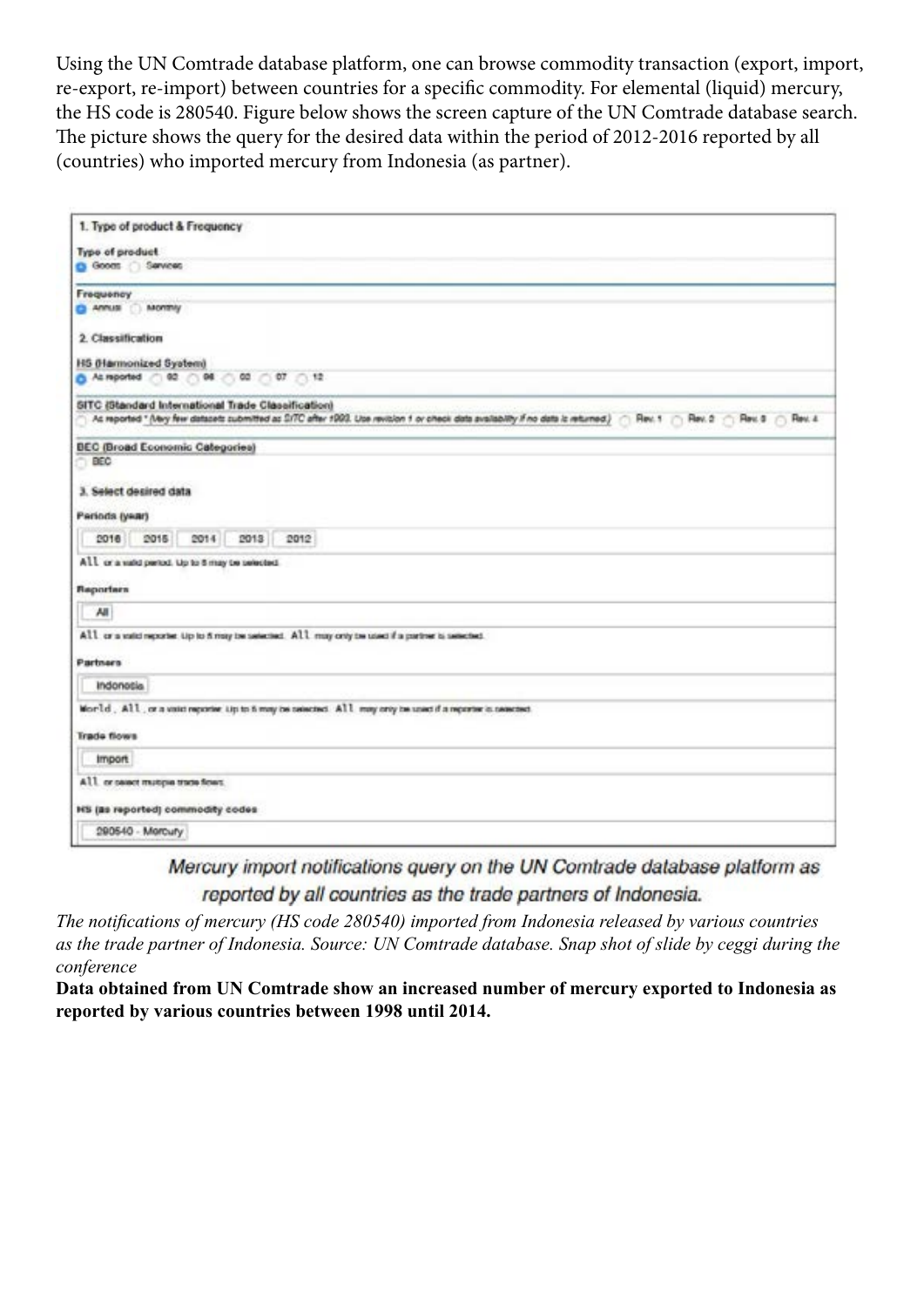

#### *Snap shot of 3 slides:*

*Show using the UN Comtrade database platform to browse commodity transaction (export, import, re-export, re-import) between countries for a specific commodity.*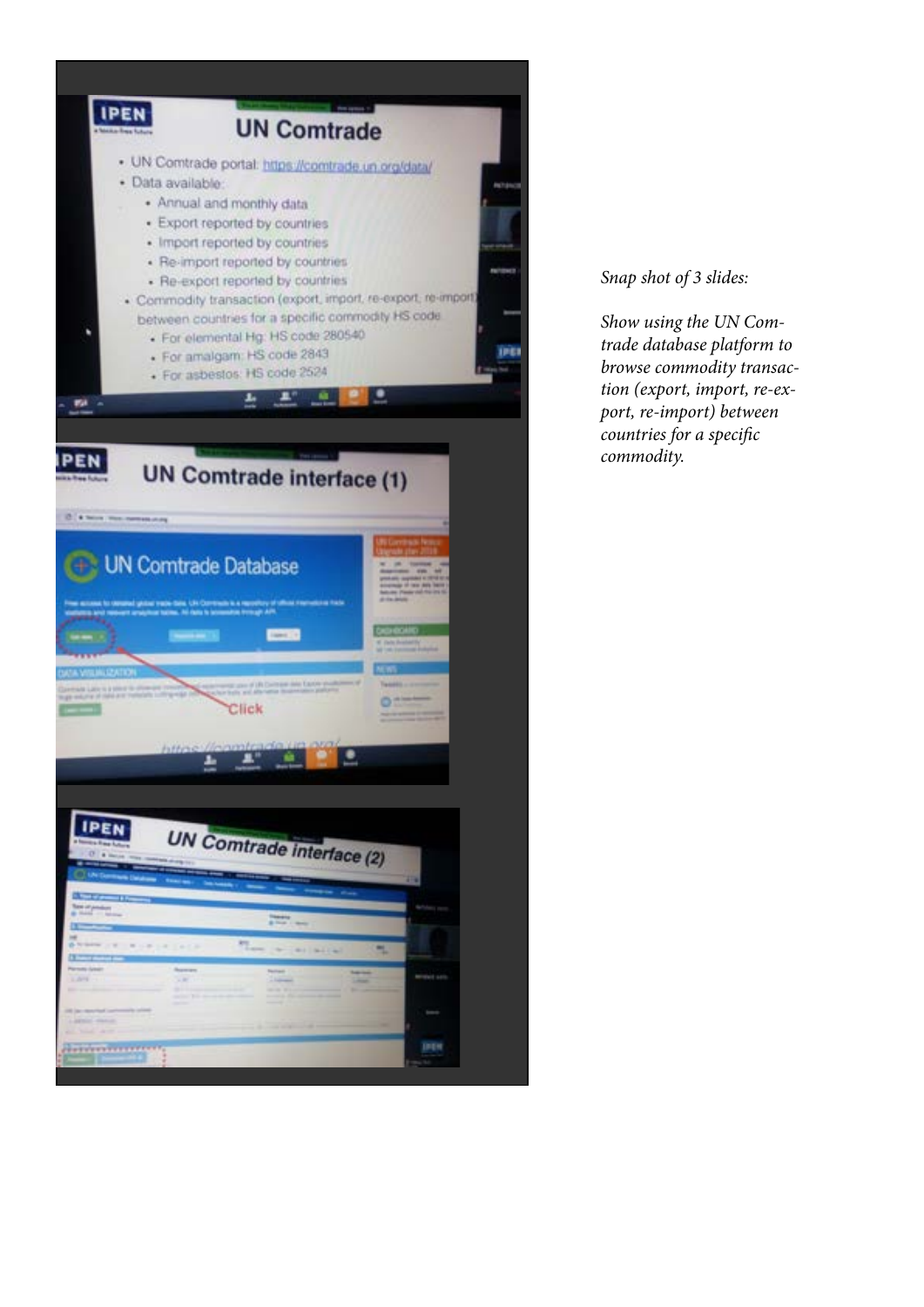| Parkers            | ٠<br><b>Tracks Flores</b> | ٠<br><b>Page 19</b>              | Partner                                             | <b>Commodity Code</b> | <b>Tracks Holive STORS</b>              |            |                                                        |                   | TAT I          |
|--------------------|---------------------------|----------------------------------|-----------------------------------------------------|-----------------------|-----------------------------------------|------------|--------------------------------------------------------|-------------------|----------------|
| -                  | <b>County</b>             | <b>Bally</b>                     | <b>Ligardo</b>                                      | E.                    | <b>Returnight Prof</b><br><b>MA 790</b> | ٠          | <b>Day Unid</b><br><b>SURFA Changes in Integration</b> | <b>CONTRACTOR</b> |                |
| 9013<br><b>MAY</b> | Export                    | <b>Righted</b>                   | Ugenia                                              | 2943                  | \$1,876                                 | ٠          | <b>PROJECT DI ATRAUGHTER</b>                           | <b>Allen</b>      |                |
|                    | <b>Expose</b>             | <b>Board</b>                     | Ugalica                                             | <b>DAI</b>            | <b>STM</b>                              |            | <b>Changes in comparison</b>                           | ٠                 |                |
| 测块                 | Elephant                  | <b>United Kingdom</b>            | Ugante                                              | 2943                  | <b>BARPS</b>                            | ٠          | <b>Harryton Ar Adaptation</b>                          | ٠                 |                |
| <b>MHT</b>         | <b>Calculat</b>           | <b>Present</b>                   | <b>Ulperule</b>                                     | <b>Java</b>           | <b>MIL MOR</b>                          | −          | <b>Program to Advancedor</b>                           | ₩                 |                |
| <b>MES</b>         | Expant                    | <b>Notherlands</b>               | Ugarule                                             | 2843                  | <b>SACT</b>                             | w          | <b>Simple in Integration</b>                           | <b>RE</b>         |                |
| 2019               | Eagust                    | <b>Romance</b>                   | <b>Ugarda</b>                                       | 2943                  | \$314                                   | ٠          | Diego in allegrants                                    | х                 |                |
| 2019.              | Export                    | <b>Brodie</b>                    | <b><i><u>Married</u></i></b>                        | DHI                   | \$1,064                                 | <b>HS</b>  | Visuality in Integration                               | <b>YNE</b>        |                |
| mit                | Export                    | <b>Tours</b>                     | <b>Uperate</b>                                      | 四川                    | Size:                                   |            | Weight in subspaces.                                   | ٠                 |                |
| <b>STREE</b>       | Elepset                   | <b>United Kingston</b>           | <b><i><u><u><b>Ugarda</b></u></u></i></b>           | 2943                  | \$24,257                                | 394        | <b>Height in kissuinkins</b>                           | ma                |                |
| 3914               | Electri                   | Cinemana                         | <b><i><u><i><u><b>Userda</b></u></i></u></i></b>    | 排材                    | 31,126                                  | ٠          | <b>PRIGHT II ANGINER</b>                               |                   |                |
| <b>JENA</b>        | Eapon                     | <b>Tigring</b>                   | <b>Ugense</b>                                       | 2943                  | <b>SA 2444</b>                          | 16         | <b>VALUES IN ASSURANCE</b>                             | <b>SEE</b>        |                |
| 3914               | Export                    | <b>Service</b> 's                | <b>Upones</b>                                       | 2943                  | SAX PAY                                 | 46         | <b>Thing IT IT Knock and</b>                           | ٠                 |                |
| 3914               | <b>Easy</b>               | <b>Netherlands</b>               | <b><i><u><i><u><b>Ligarrote</b></u></i></u></i></b> | 2843                  | EAST                                    | ٠          | PROJECT DI SERGENTIST                                  |                   | Payan tan      |
| 3814               | Englished                 | India                            | <b>Manufacturer</b>                                 | 2843                  | 11.412                                  | ×          | <b>PROFIT IT SERUPANES</b>                             | ۰                 |                |
| 2014               | <b>Tappi</b>              | South Africa                     | <b>Lippins</b>                                      | $29 + 1$              | \$1,173                                 | m.         | <b>PRIZET IN KINGINER</b>                              | 94                |                |
| <b>STOLE</b>       | Saint                     | <b>Sunt</b>                      | <b>Ligarette</b>                                    | 2863                  | <b>BAR</b>                              | ٠          | <b>Photography of Antiquitaries</b>                    | ٠                 |                |
| <b>BITLA</b>       | Export                    | <b>Listed Kingdom</b>            | <b>Manholts</b>                                     | 2843                  | \$70,716                                | <b>SHE</b> | <b>PRODUCT ASSOCIATE</b>                               | 398               |                |
| <b>MIN</b>         | <b>Tarrett</b>            | USA.                             | <b>Married</b>                                      | 3941                  | <b>MOLAWE</b>                           | ٠          | <b>Harald in Amazone</b>                               | ٠                 |                |
| <b>Jent</b>        | Statistic                 | Culversion                       | <b>USKFIRE</b>                                      | 3862                  | 32,591                                  | m          | <b><i>PROFIT KNOWNS</i></b>                            | ш                 | <b>Mary 12</b> |
| <b>PETE</b>        | <b>Expert</b>             | <b><i><u>Restriction</u></i></b> | Liucies.                                            | 29.03                 | <b>Wilde</b>                            | ٠          | <b>Parant II Milanows</b>                              | ٠                 |                |
| <b>SIFTS</b>       |                           |                                  | <b>Userate</b>                                      | 2843                  | 新土地                                     | 970        | <b>THE UPS AT ROOM BRIDE</b>                           | m                 |                |
|                    | <b>Figure</b>             | <b>DOLLA</b>                     |                                                     |                       | 44,217                                  | m          |                                                        | п                 |                |
| <b>BELL</b>        | <b>Based</b>              | Leviel 43 (ps)/4                 | <b>XXAPPE</b>                                       | 79/43                 |                                         |            | <b>Huald &amp; Allegande</b>                           |                   |                |
| 8271               | Experti                   | USA.                             | <b>Visitoria</b>                                    | 2913                  | \$7,300<br>31, 194                      | m          | <b>SWORTH RAILWAY</b><br><b><i>PAUL LIVESTER</i></b>   |                   |                |

*Using the UN Comtrade database platform, we tried to browse the mercury trade flow in Uganda. Snap shop of slide by ceggi during teleconference.*

# **Mercury use in ASGM hot spots**



*Snap shot of slide: Mercury packaging from Indonesia's online traders and the field. Photo credit: BaliFokus.*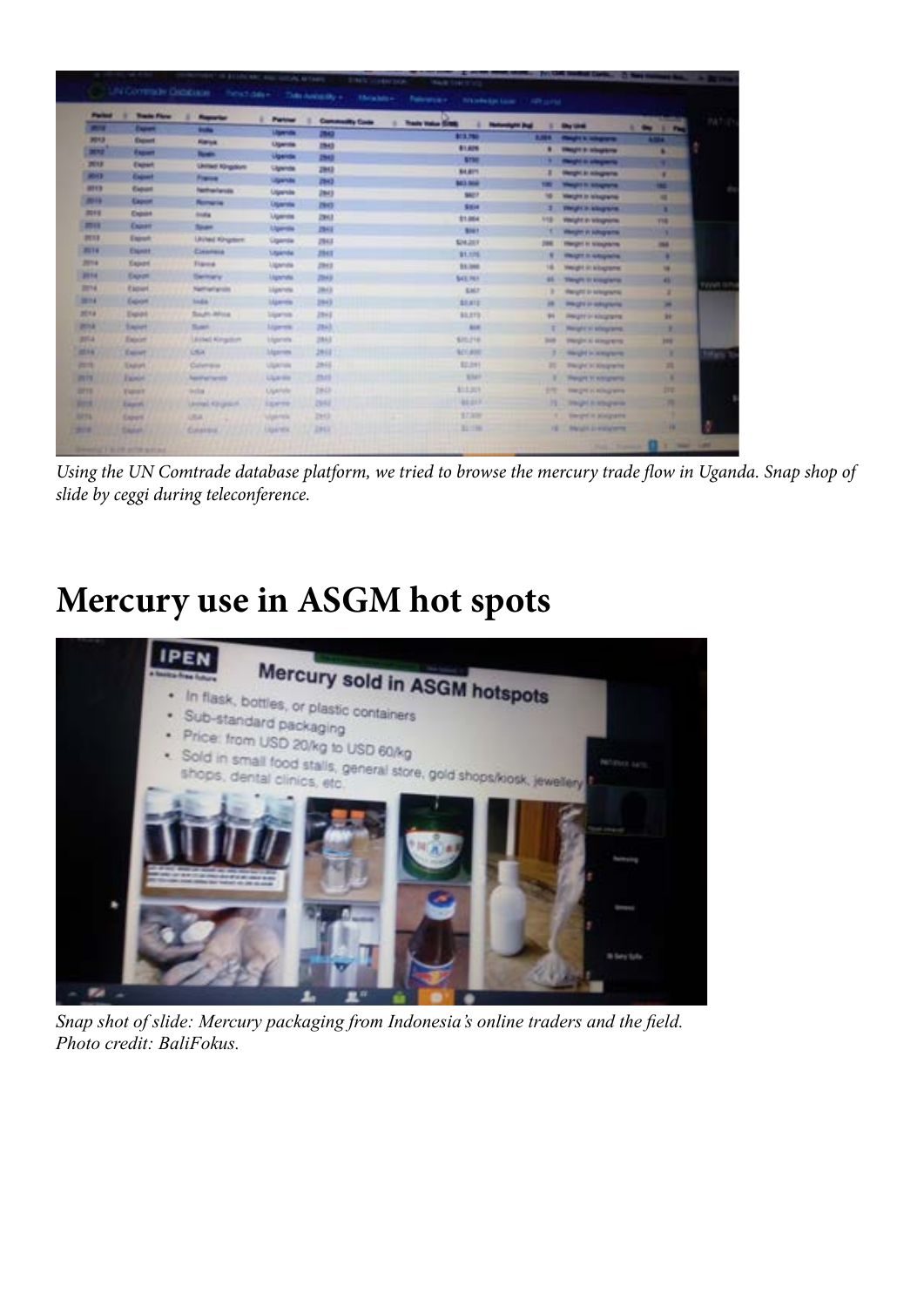

*Mercury packaging from Indonesia's online traders and the field. Mercury sold in small food stalls, general store, gold shops/kiosk, dental clinics, etc. Both women and men are involved in Mercury trade. Photo credit: BaliFokus*